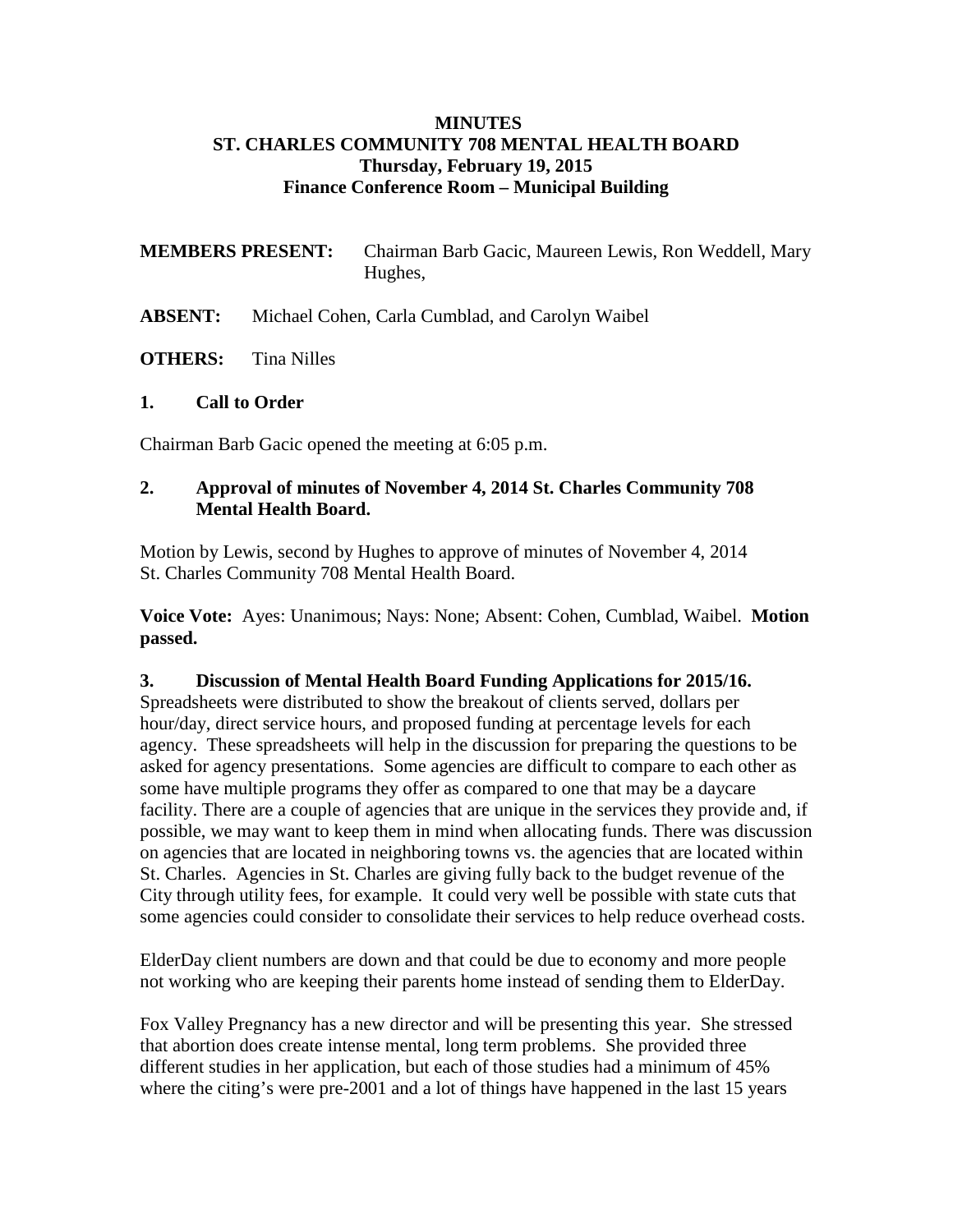708 Mental Health Minutes February 19, 2015 Page 2

that do not go back to the 1960's. I want citing's that are no less than 15 years old. I would like everyone to keep in mind that they do serve a unique need, but if next year some other organization comes in front of us that provide the same need, we would have to use the same criteria because they are servicing the exact same clientele.

## **4. Discussion of top three questions to ask applicants at February26, 2015 annual meeting.**

Round table discussion ensued to formulate agency questions. It was decided to have two standard questions for everyone and one directly pertaining to each agency. Barb took the lead in preparing some questions as a ground breaker. The two core questions that were decided to be asked of all agencies are:

- a) What do you see as need-specific to the City of St. Charles community? and
- b) How are you preparing for future State budget cutbacks?

These three questions are guidelines. If other board members have additional questions at the time, they are certainly welcome to ask them.

## **5. Discussion of revisions to Accountability Funds Expended Checklist cover sheet and MHB application for FY2016/17.**

Board members are happy with the revisions that have been made to the Accountability Funds Expended Checklist cover sheet and the application is fine, as is written to date, with the minor changes that were requested from the November member. The cover sheet is really the crux of the application now. Board members felt the cover sheet made a positive impact on the applications being completed this year. **ACTION:** Tina will have copies of the cover sheet and applications at the annual meeting to be handed out to presenters that night.

# **6. Additional Items.**

- Have we determined we should be changing the application so that all agencies will provide financial statements – no matter the amount they are asking for. *Tina asked Finance Director, Chris Minick, the above question and the Board can request all agencies to submit annual budget or financial statements – this includes agencies that apply by mail and don't come to present.*
- 11/4 minutes Page 4 open point RE: having next year's allocation numbers on the 2015/2016 application available at the 2/26/15 annual meeting. *This is not feasible as Chris was only able to give us our numbers for this year within the past two weeks; so projecting a full year out is asking too much. Please review the annual history of funding in your packets to get an idea of what might be expected.*
- $\bullet$  11/4/14 minutes Page 4 open point New Agencies vs. previous recipients and funding – allocation adjustments – *no new agencies this year – this bullet point is closed.*